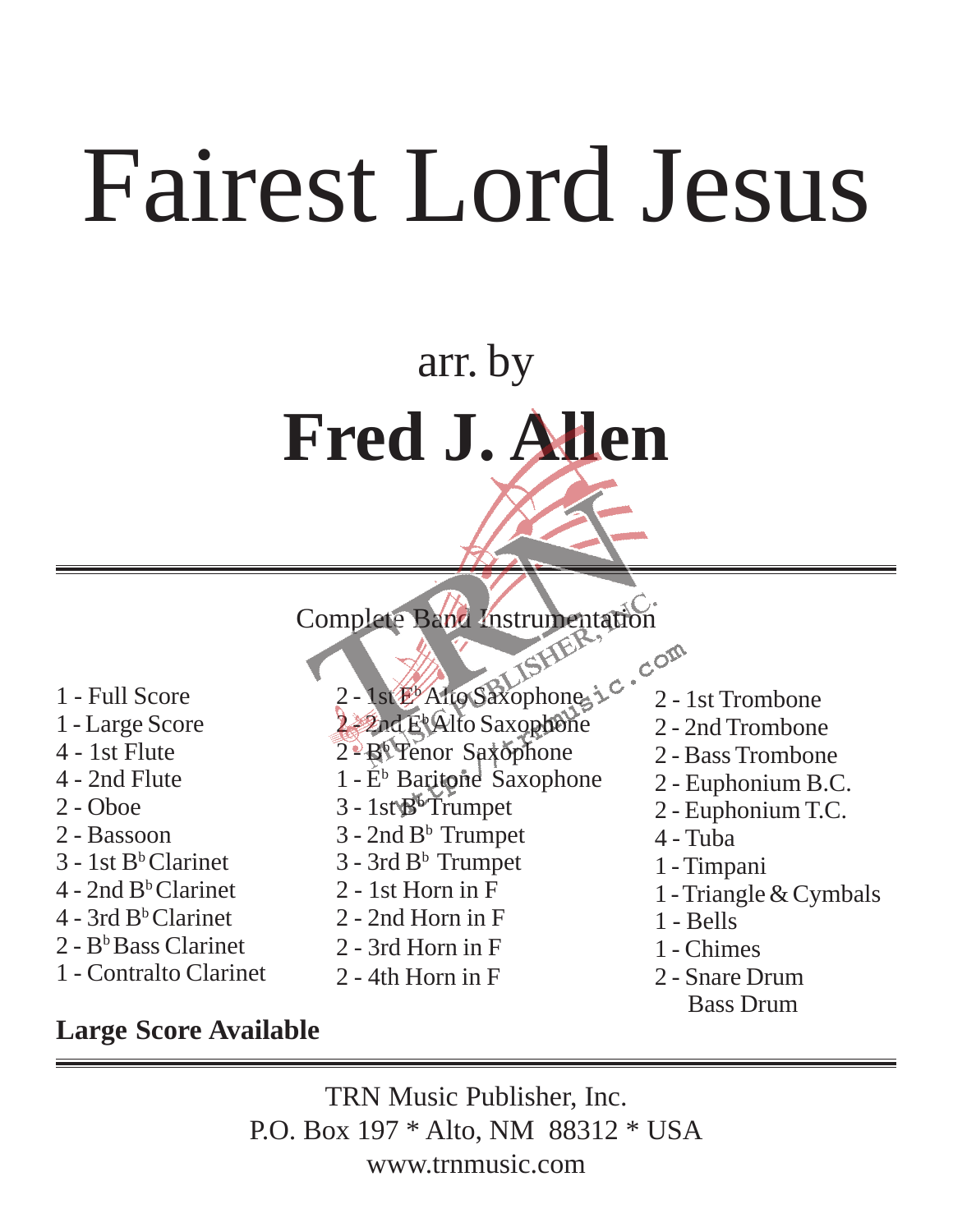#### **About the Music - - -**

#### **Fairest Lord Jesus**

The original tune for this hymn was an ancient Silesian folk song. The familiar set of lyrics "Fairest Lord Jesus" date back to as early as 1607 and were likely written by German Jesuits. Though often called 'The Crusaders' Hymn," there is no evidence to corroborate the legend that it was sung by  $12<sup>th</sup>$  century German crusaders.

This hymn setting allows an expressive conductor to add shaping of phrases where appropriate. The conductor may also find additional places to use rubato. The horn quartet at m. 51 is the preferred instrumentation as it is a favorite texture of Charles Trayler, the dedicatee. However, those parts are liberally cued to give support to the horns. It is even possible to perform that section (51- 64) as a clarinet choir or sax quartet (choir).

The brass should be bold, but not harsh at 74. The tempo at 99 should be faster and exciting, though the conductor may want to ritard again at 104-end.

#### **About the Composer - - -**



**FRED J. ALLEN** is Director of Bands at Stephen F. Austin State University in Nacogdoches, Texas. He is a frequent adjudicator and conductor for bands across the U.S and abroad. Allen has published several pieces for band, orchestra and flute choir that draw upon his experience from teaching in various public schools in Texas. He is a member of the American Bandmasters Association, Phi Beta Mu International and ASCAP.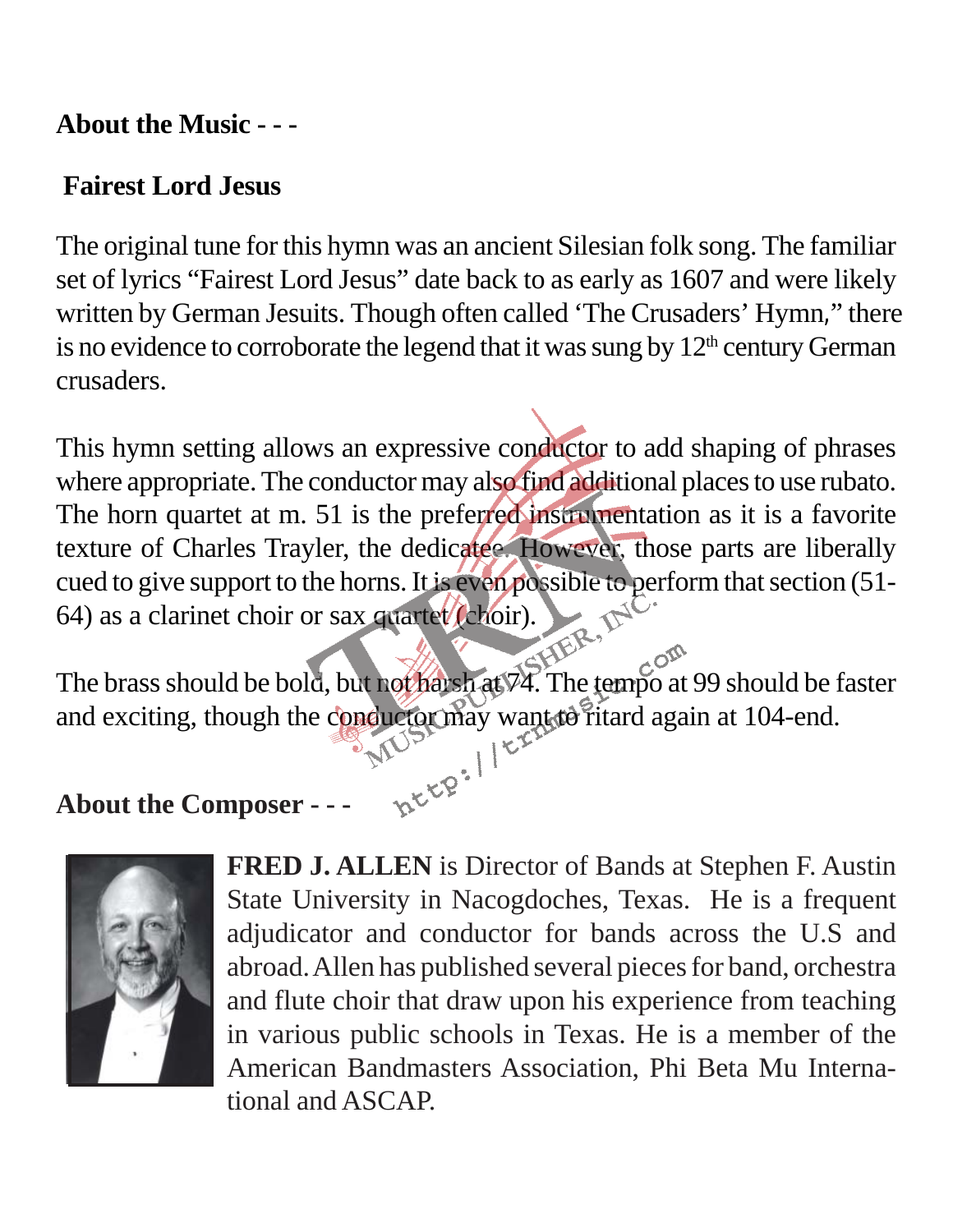Score

#### **Fairest Lord Jesus**

**Commissioned by Region XVI of the Association of Texas Small School Bands in honor of Dr. Charles B. Trayler and his distinguished teaching career. Traditional** 

*Arranger: Fred J. Allen*

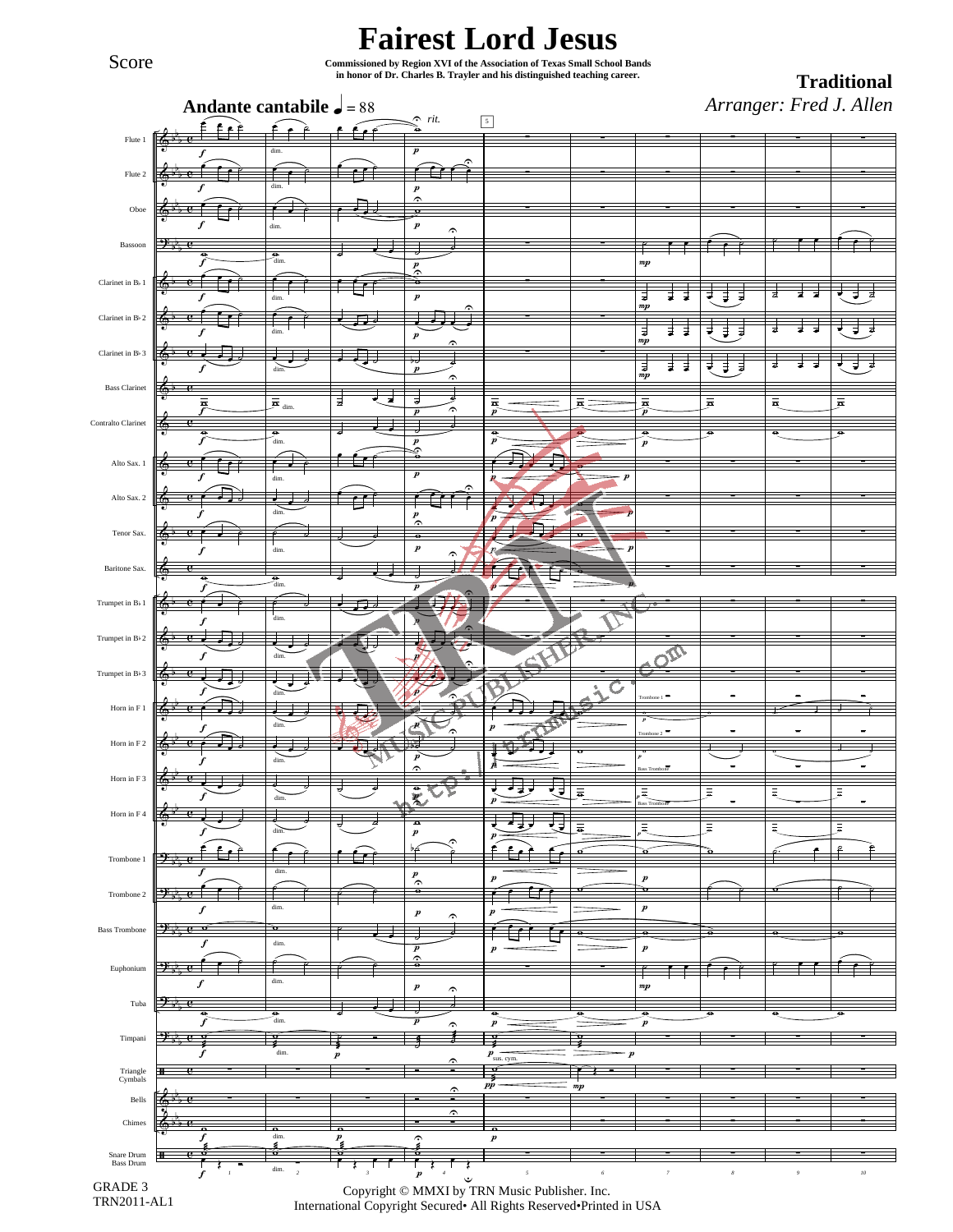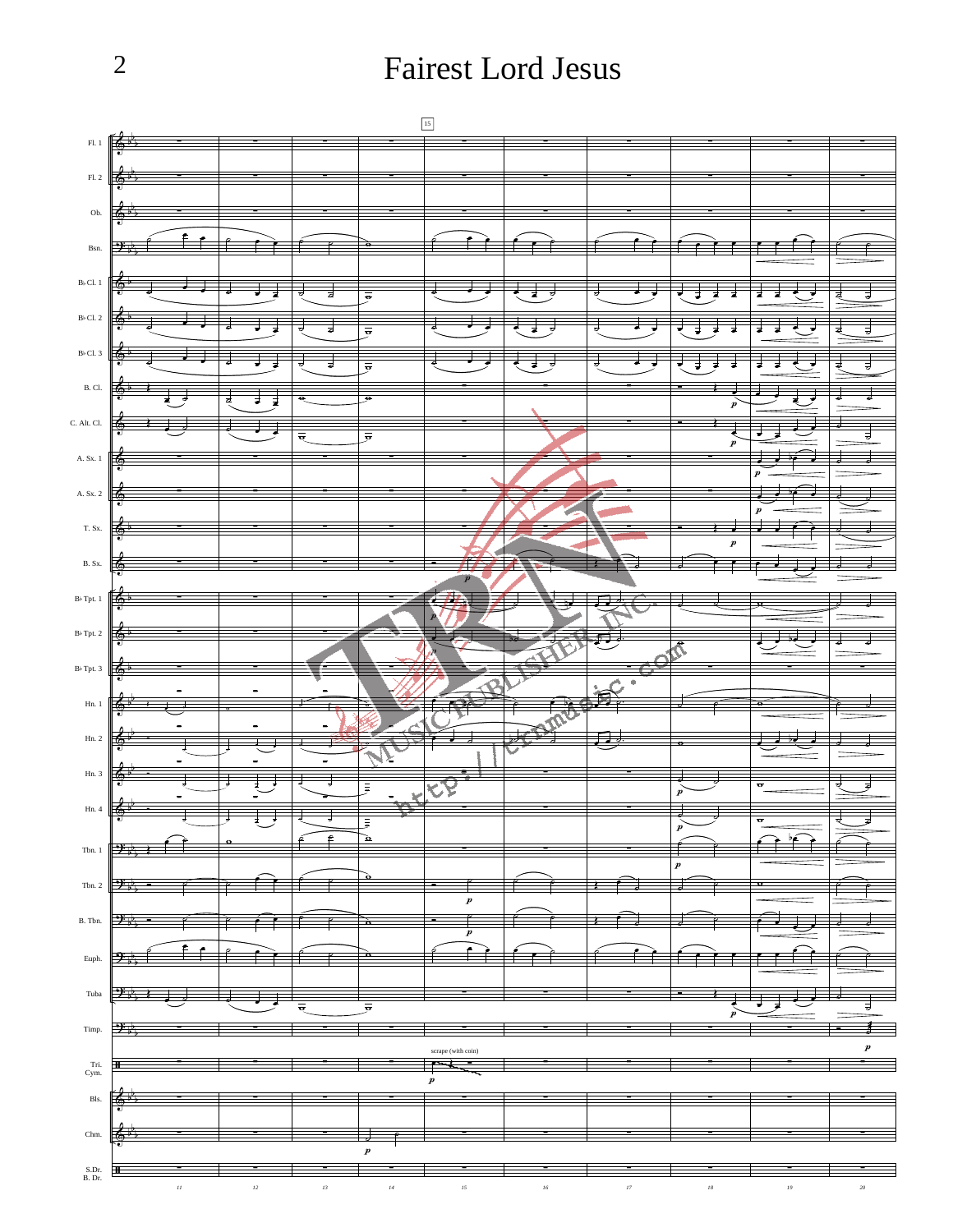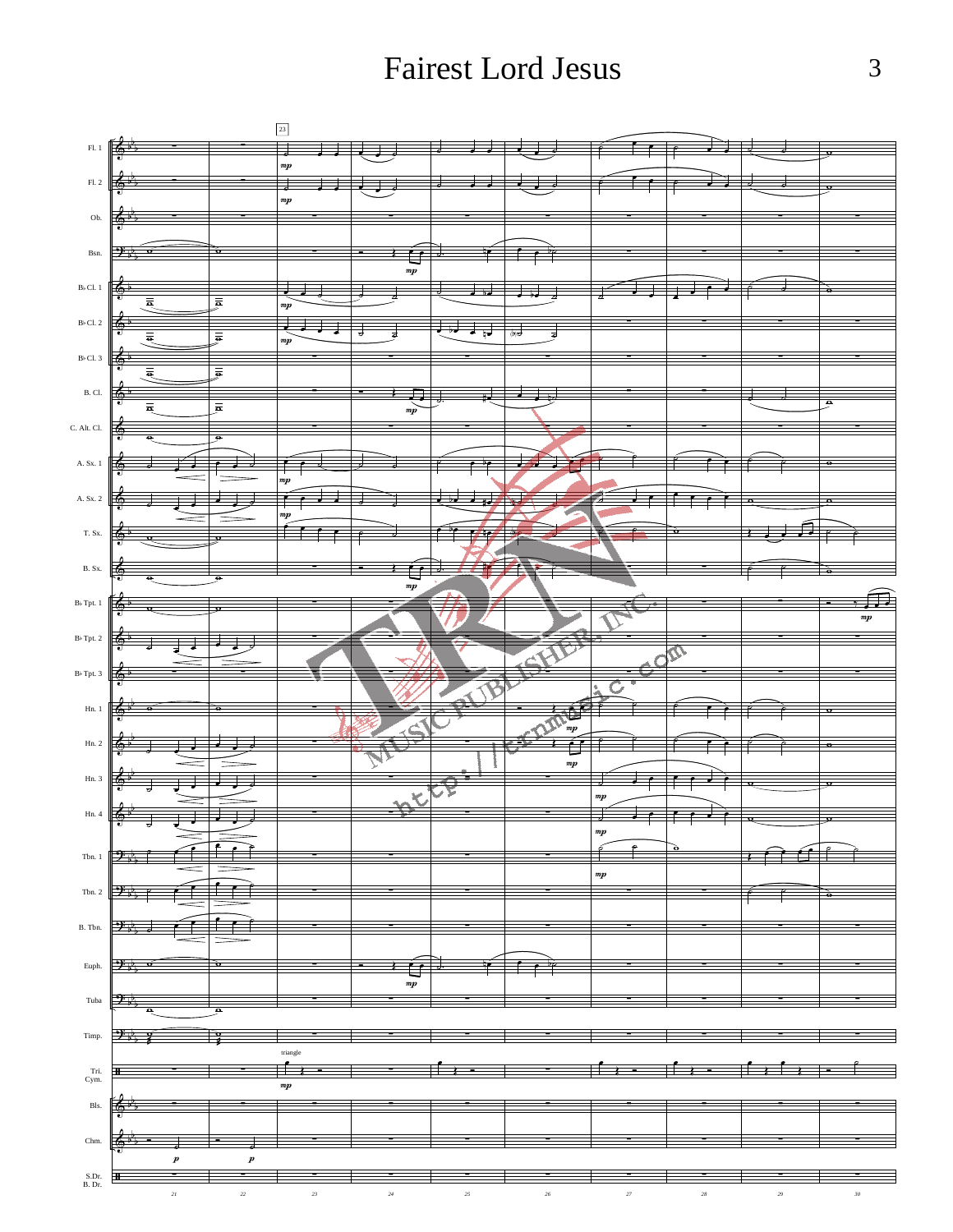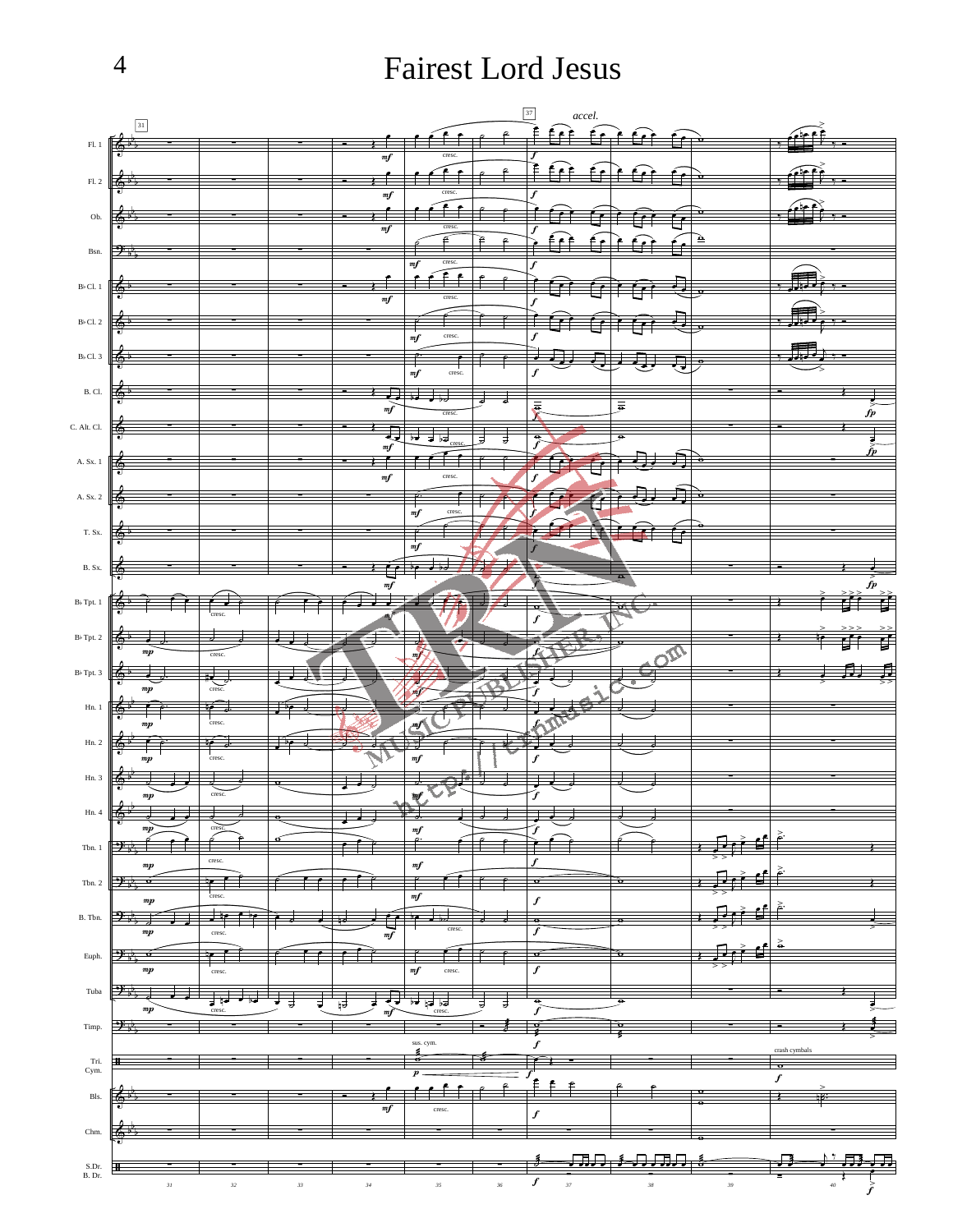Fairest Lord Jesus

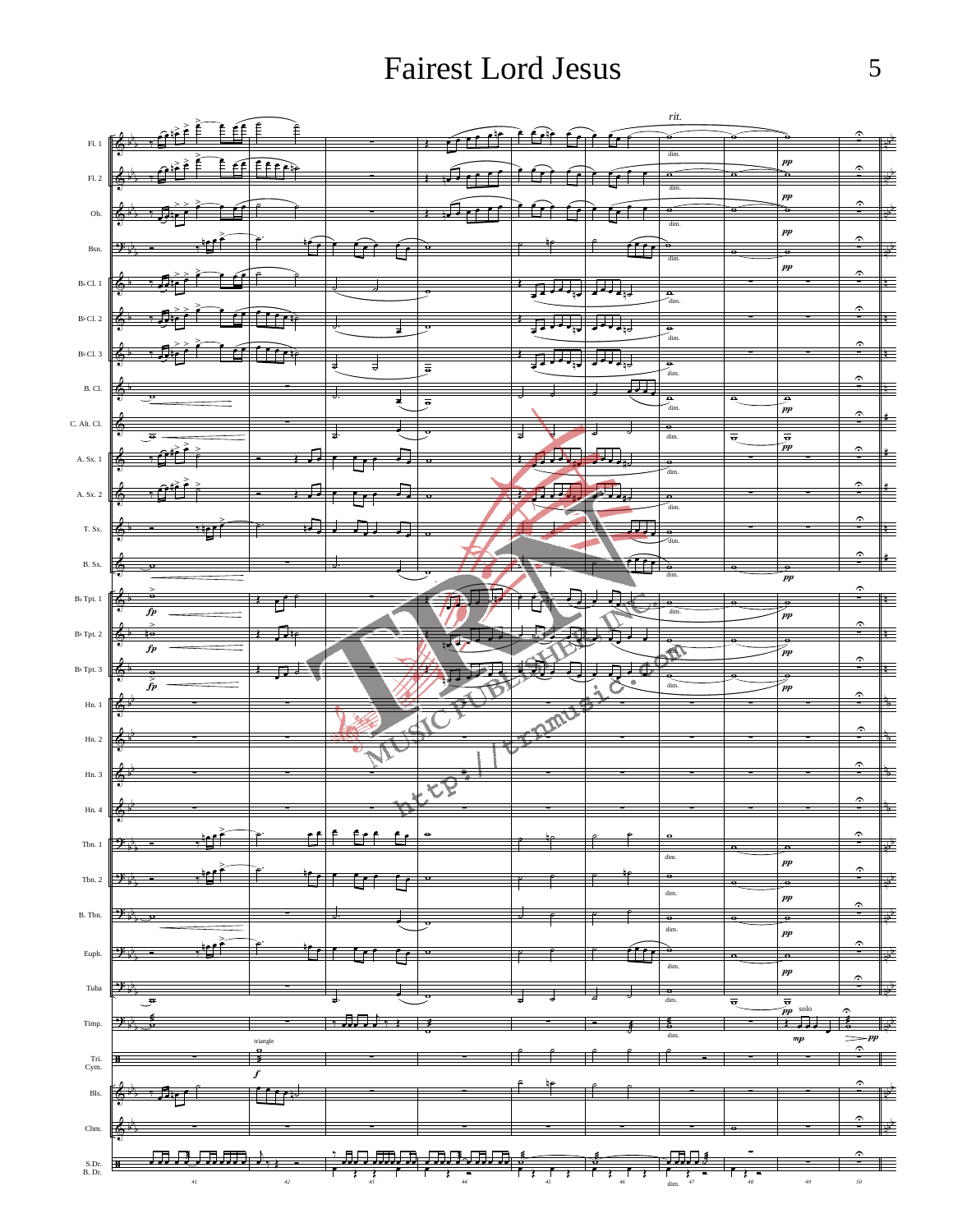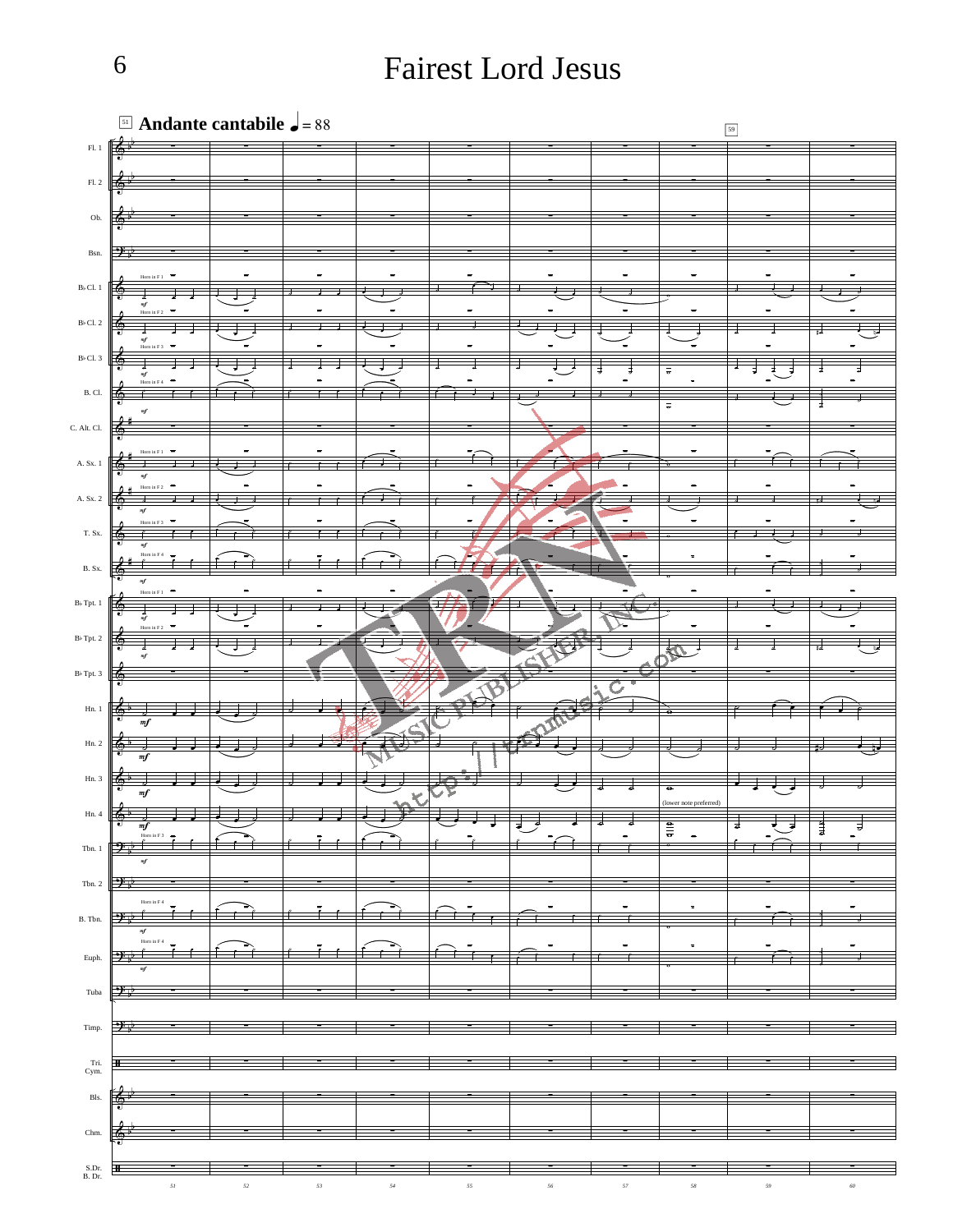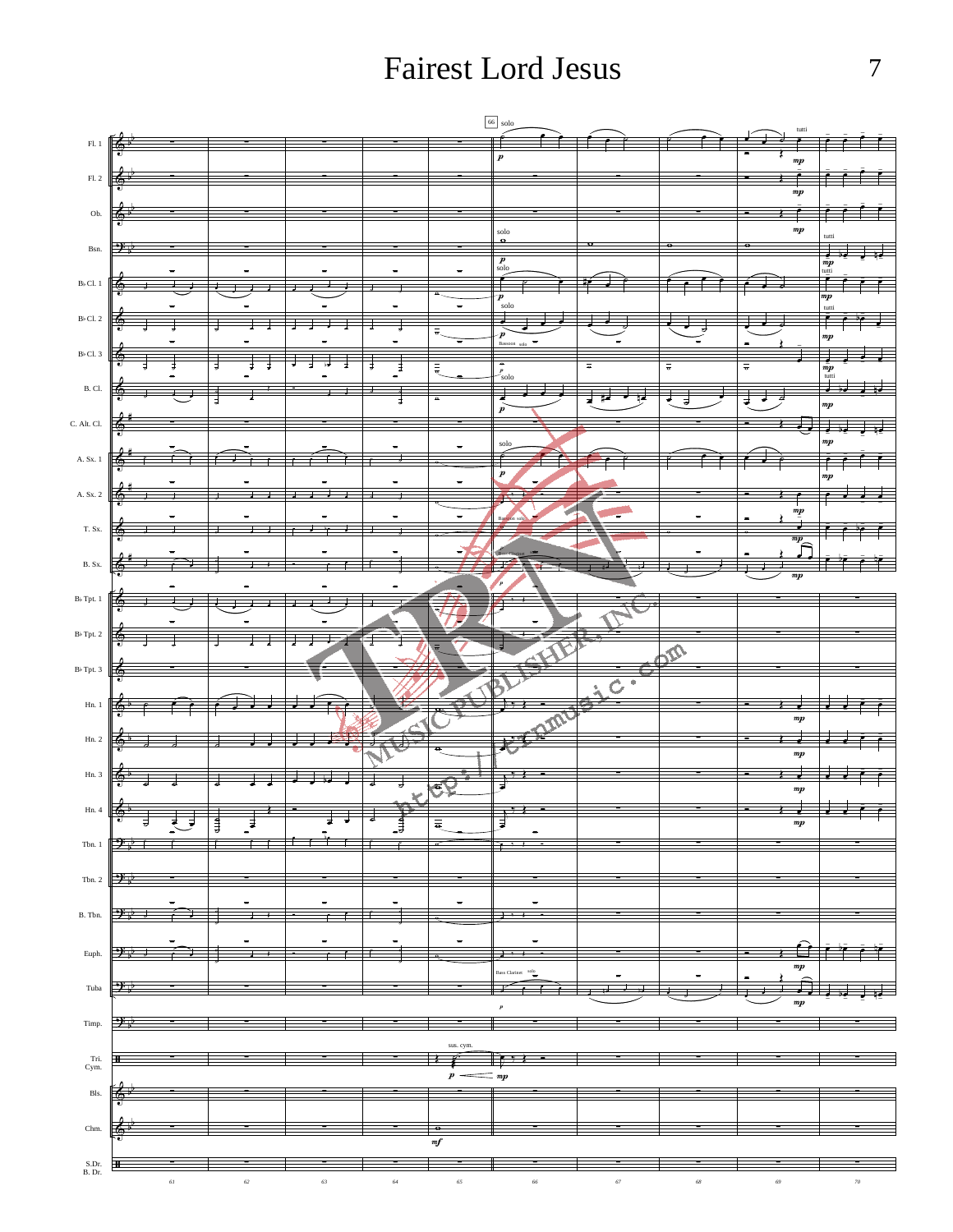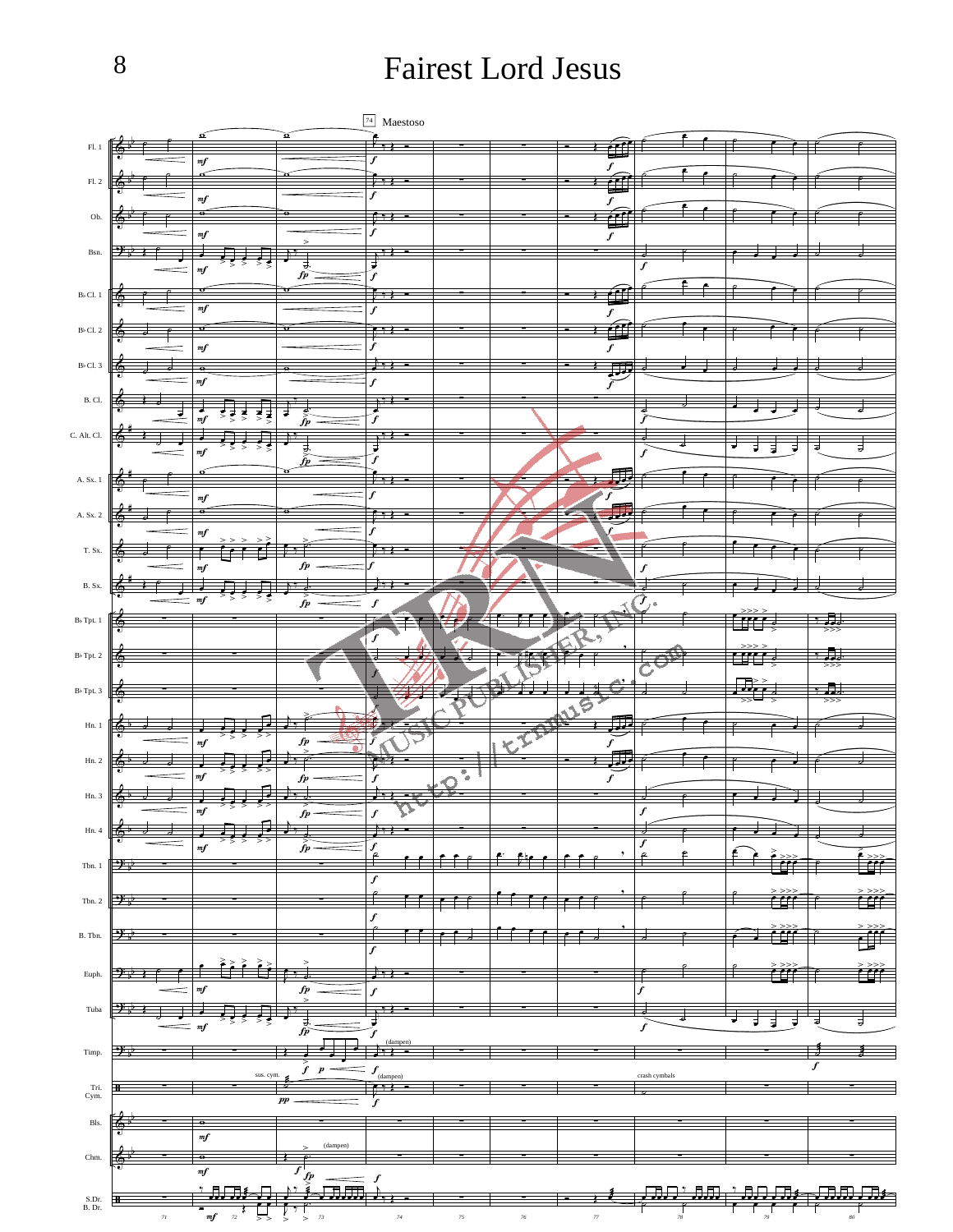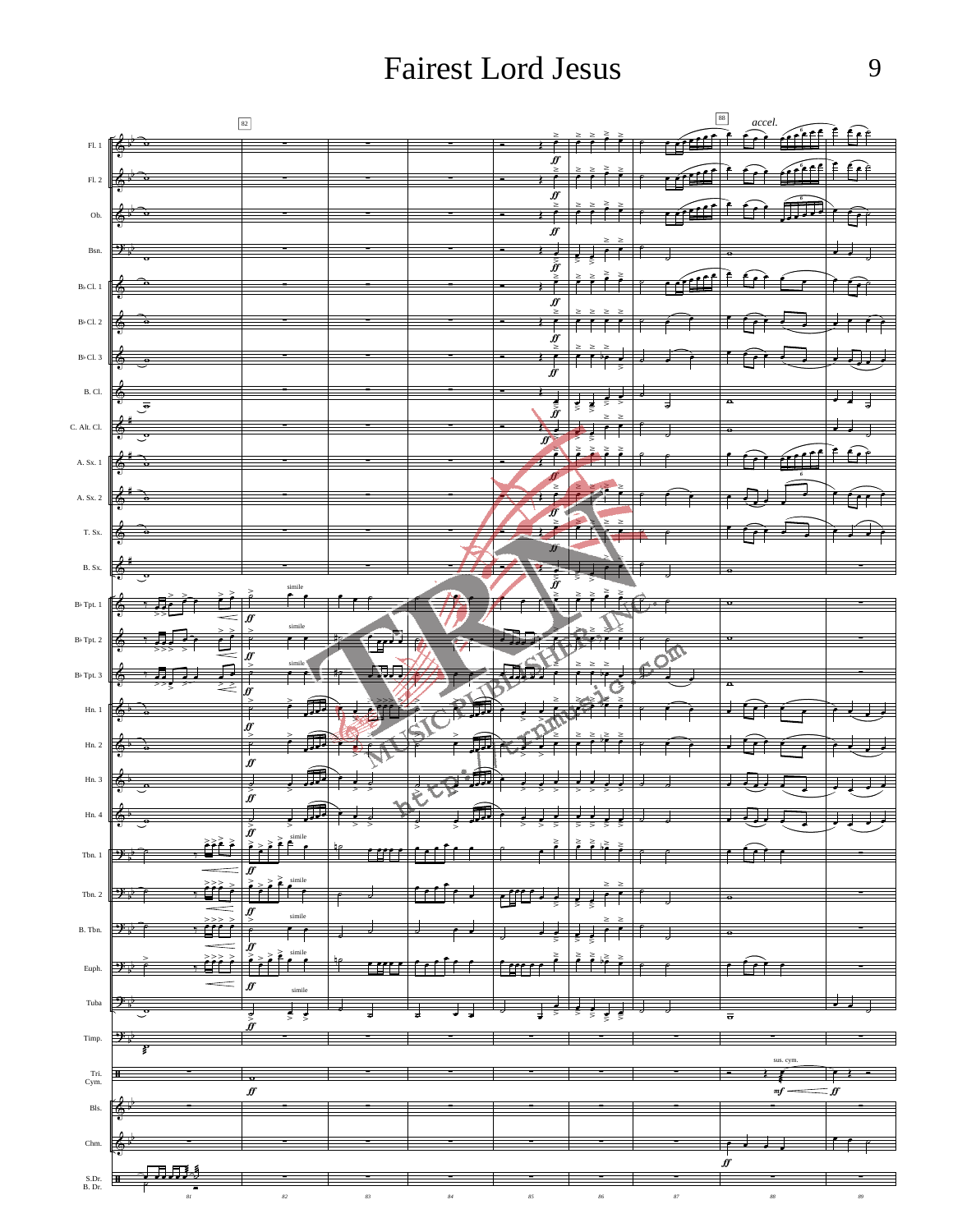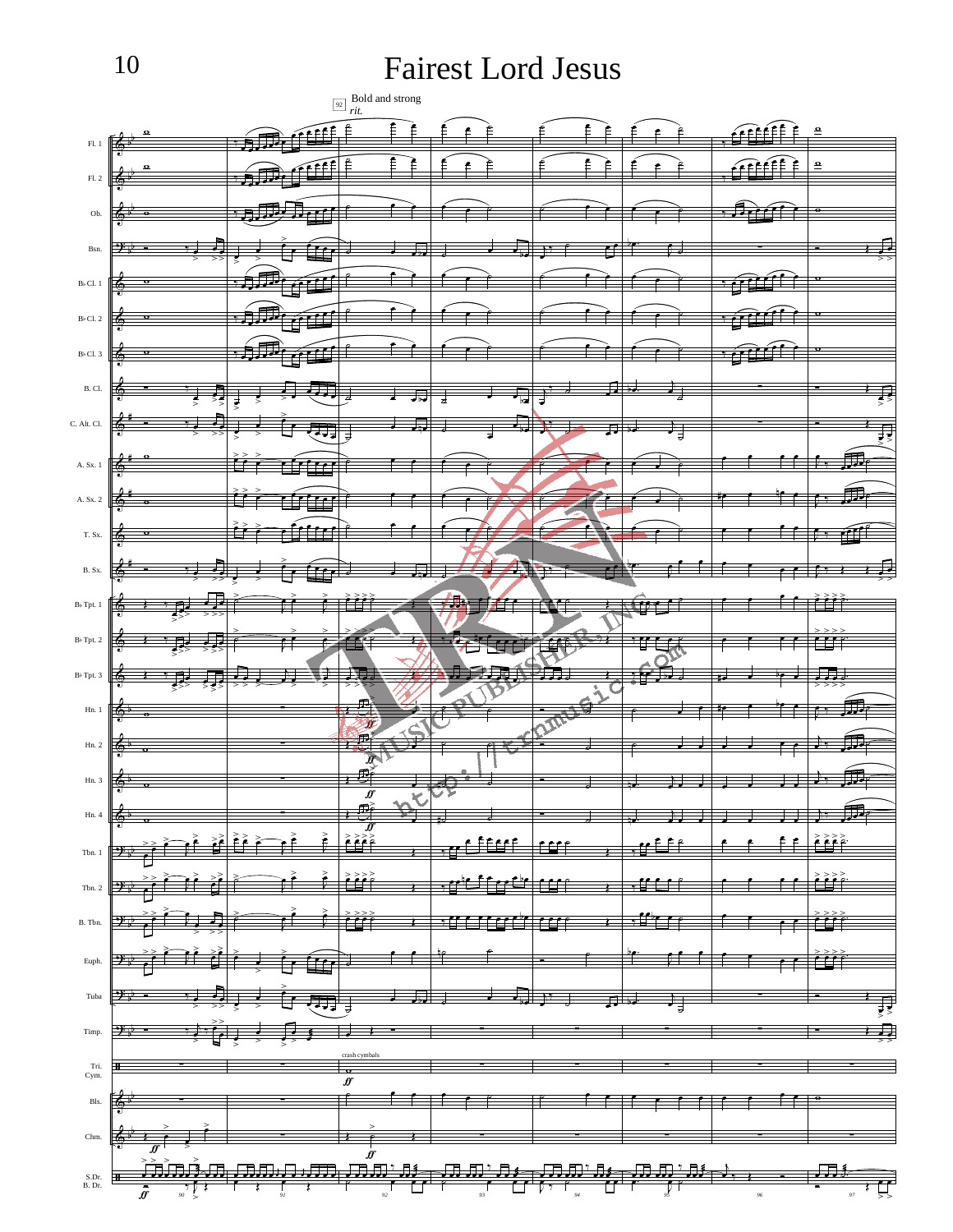